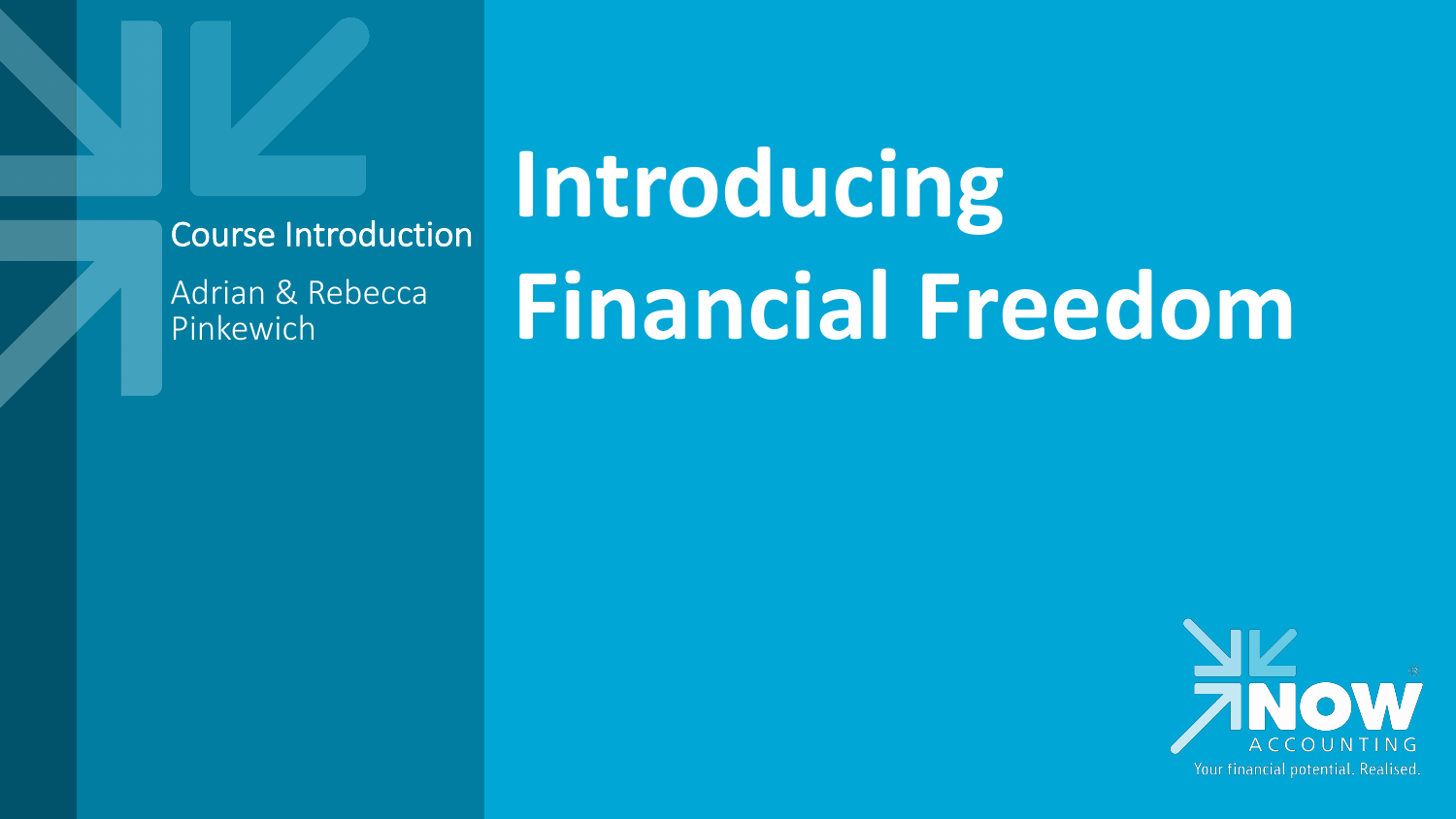## Disclaimer

The messages communicated in this online seminar will be a combination of the speakers personal views, financial education from a taxation and education perspective and general advice.

No action should be taken solely on the material contained in this presentation as the information is of a general nature and does not take into account your specific personal needs or circumstances.

You should consider whether what is discussed today is suitable for you and your personal circumstances.

Before you make any decision about whether to acquire a certain financial pro duct, you should obtain and read the relevant product disclosure statement.

In Australia personal financial advice by a licensed financial adviser is ordinarily accompanied by an advice document called a statement of advice. If you have not received a statement of advice it is likely you have not received personal financial advice. Registered financial advisers are listed on a government website, along with the scope of their authorisation.

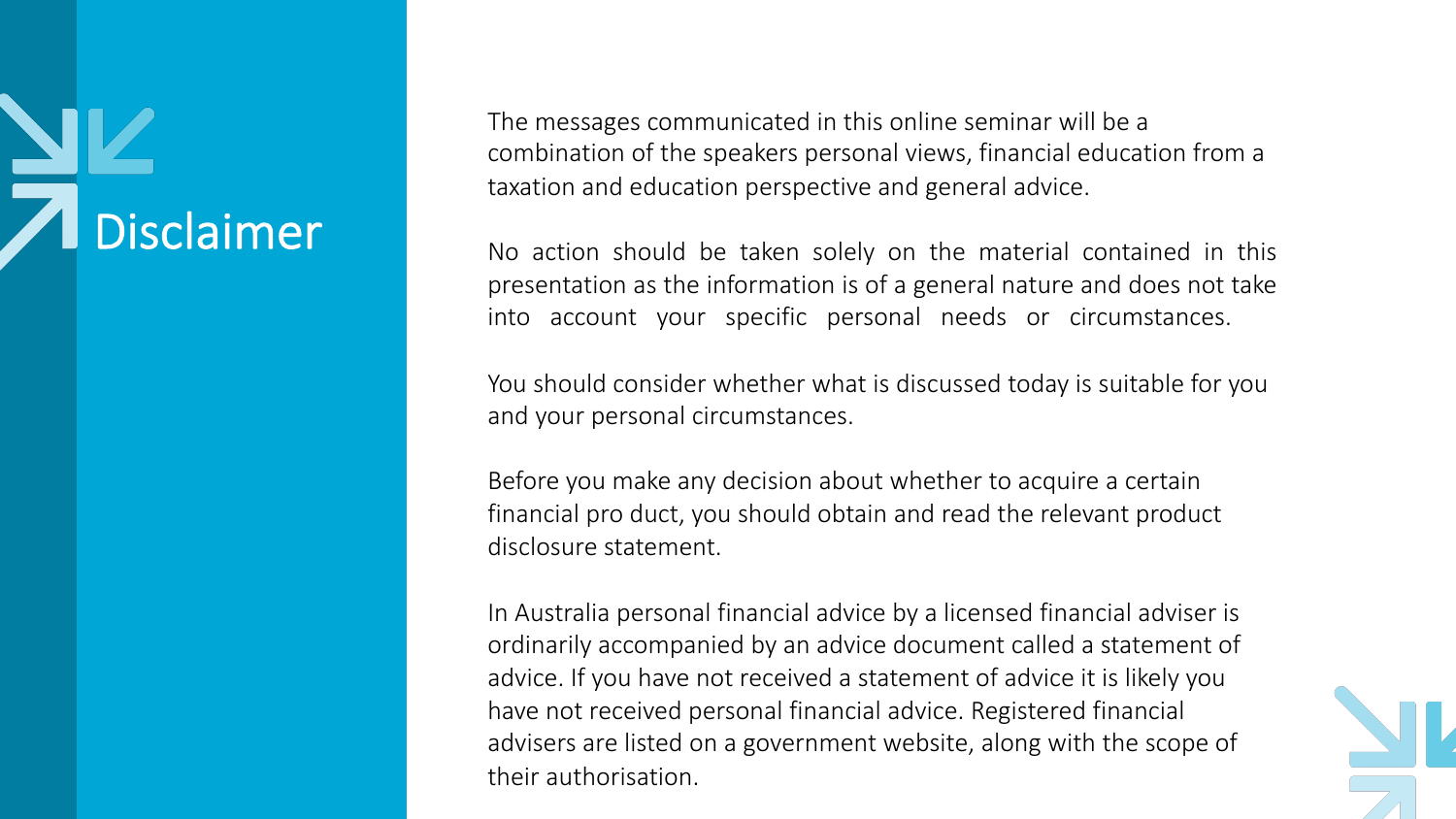

Chartered Accountant Registered Tax Agent

Director of Now Accounting For more information see www.nowaccounting.com.au

*Basic money management is not taught well, or at all, even to those of us educated, trained and experienced in this field!*